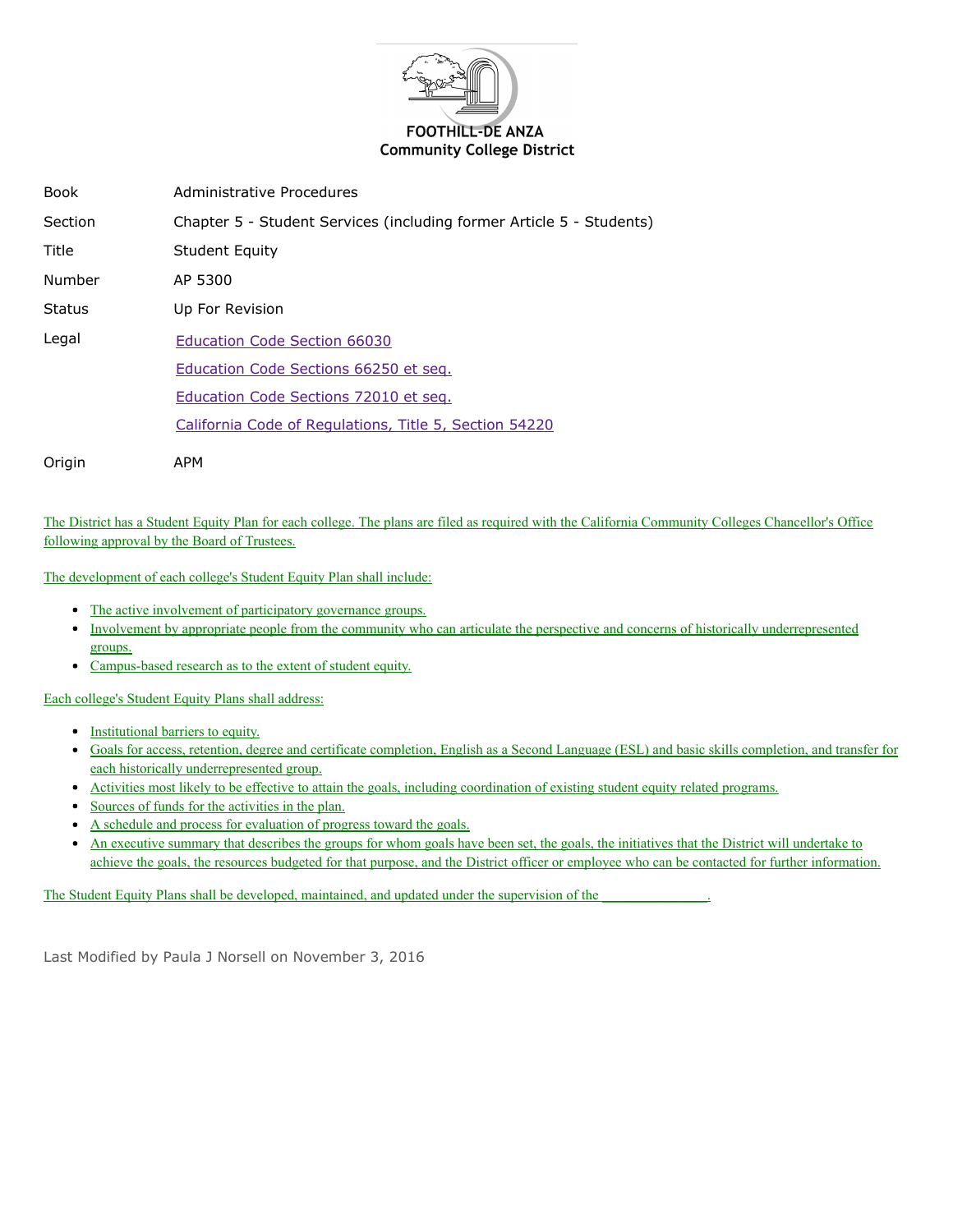

| Book    | Administrative Procedures             |
|---------|---------------------------------------|
| Section | Chap 5 Student Services               |
| Title   | <b>Student Equity</b>                 |
| Number  | AP 5300                               |
| Status  | Active                                |
| Legal   | <b>Education Code Section 66030</b>   |
|         | Education Code Sections 66250 et seq. |
|         | Education Code Sections 72010 et seq. |
|         | Title 5 Section 54220                 |
| Adopted | November 1, 2000                      |

Last Revised April 28, 2014

## AP 5300 Student Equity

## **References:**

Education Code Sections 66030, 66250 et seq., and 72010 et seq.; Title 5 Section 54220

## *NOTE***:** *This procedure is legally required. Local practice may be inserted. The following legal minimums must be included.*

The District has a student equity plan. The plan is filed as required to the California Community Colleges Chancellor's Office, following approval by the Board.

*NOTE***:** *Insert local administrative procedures or reference the District's Student Equity Plan. At a minimum the plan must address*:

- · the active involvement of the groups on campus *local procedure*.
- involvement by appropriate people from the community who can articulate the perspective and concerns of historically underrepresented groups.
- campus-based research as to the extent of student equity.
- · institutional barriers to equity.
- · goals for access, retention, degree and certificate completion, English as a Second